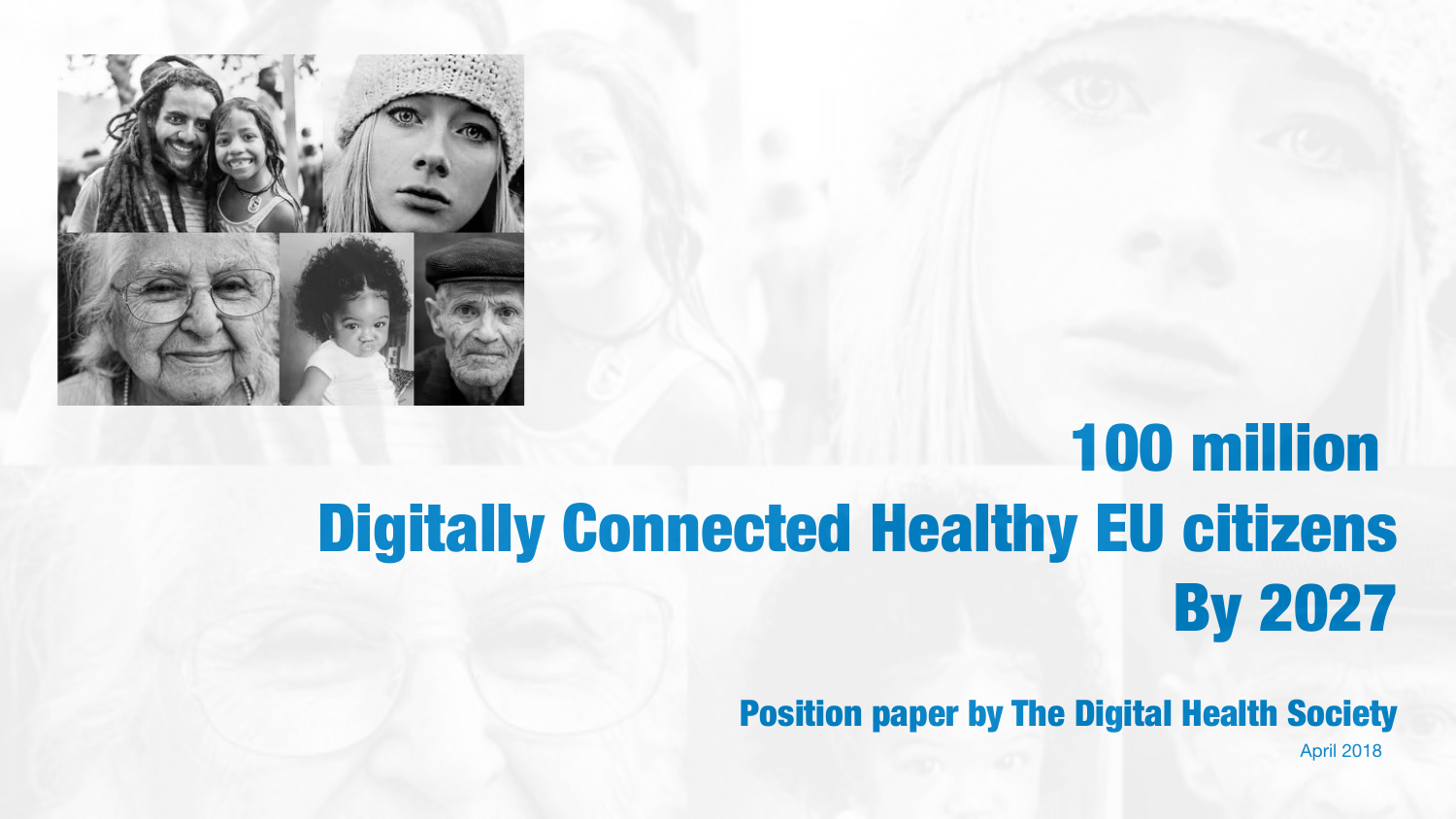# SUSTAINABLE C



#### The Broad Challenge

Several of the SDGs\* are relevant for the DHS Mission, and in particular:

#### Goal 3 Ensure healthy lives and promote well-being for all at all ages

*\*<https://www.un.org/sustainabledevelopment/sustainable-development-goals/>*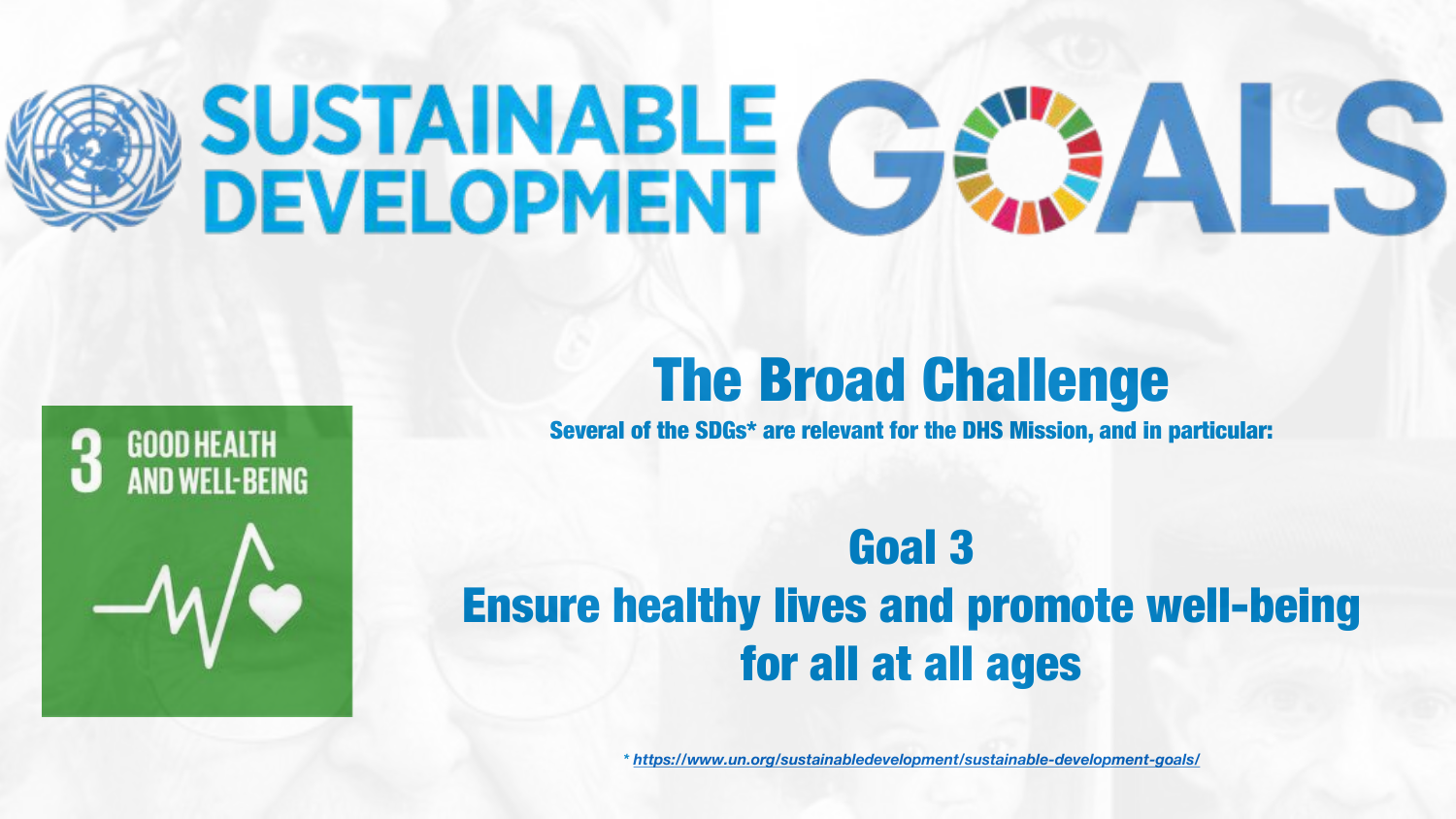

# The Mission

# 100 million Digitally Connected Healthy EU citizens **By 2027**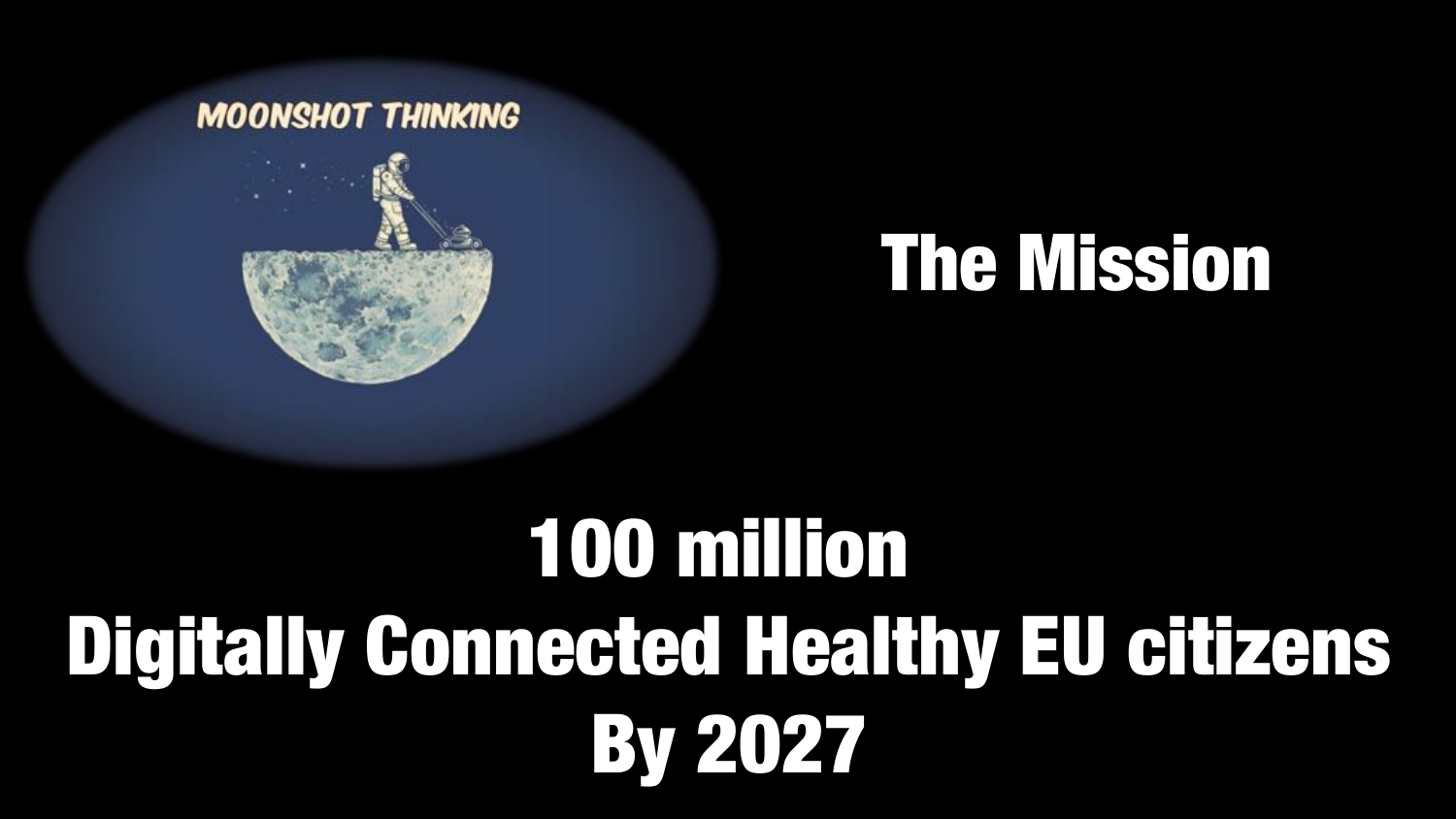# The Mission's components

Research & Innovation projects

**Enabling** Environment **(supportive measures)**

Public **Society** Citizen Engagement/ Empowerment

Digital Health **Infrastructure**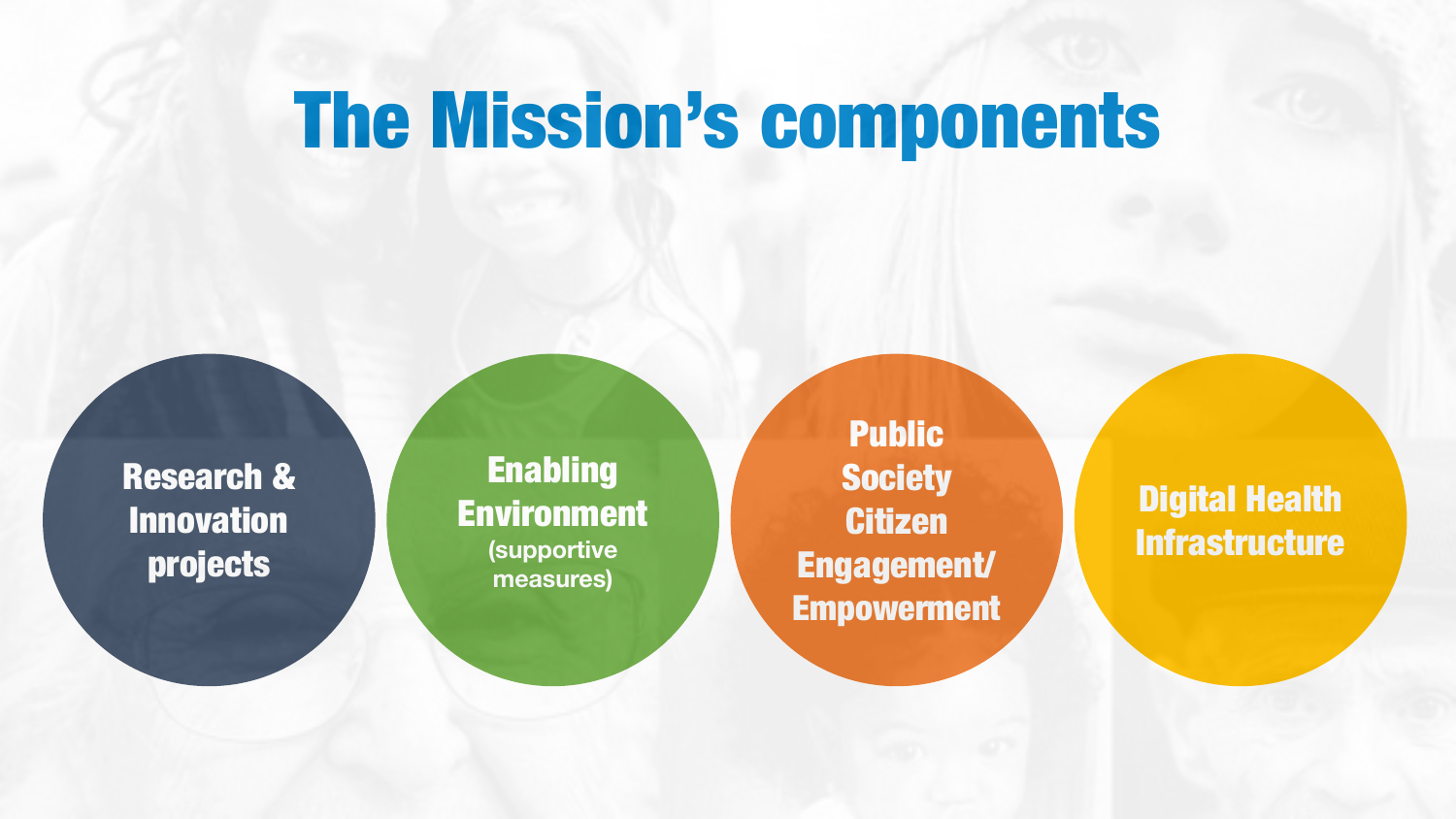## Research & **Innovation** projects

**Whole spectrum of health conditions**

#### All Data-driven Innovation

**(-omics, clinical, lifestyle, environment)**

#### Personalised Health

#### Advanced technologies

**literacy Prevention Chronic diseases**<br>**management** 

**Health** 

**(5G, AI, predictive analytics, HPC, Cloud computing, -omics, cybersecurity, Blockchain, IoT…)** Empowering citizens **(Self-management, actionable information from data…)**

**Chronic & age-related conditions Risk Factors**<br>**Propulation**<br>**Risk Factors population**<br>**Population**<br>**Population**<br>**Population**<br>**Population** 

**management**

**AHA** 

**solutions**

**Case management Hospitalisation programmes**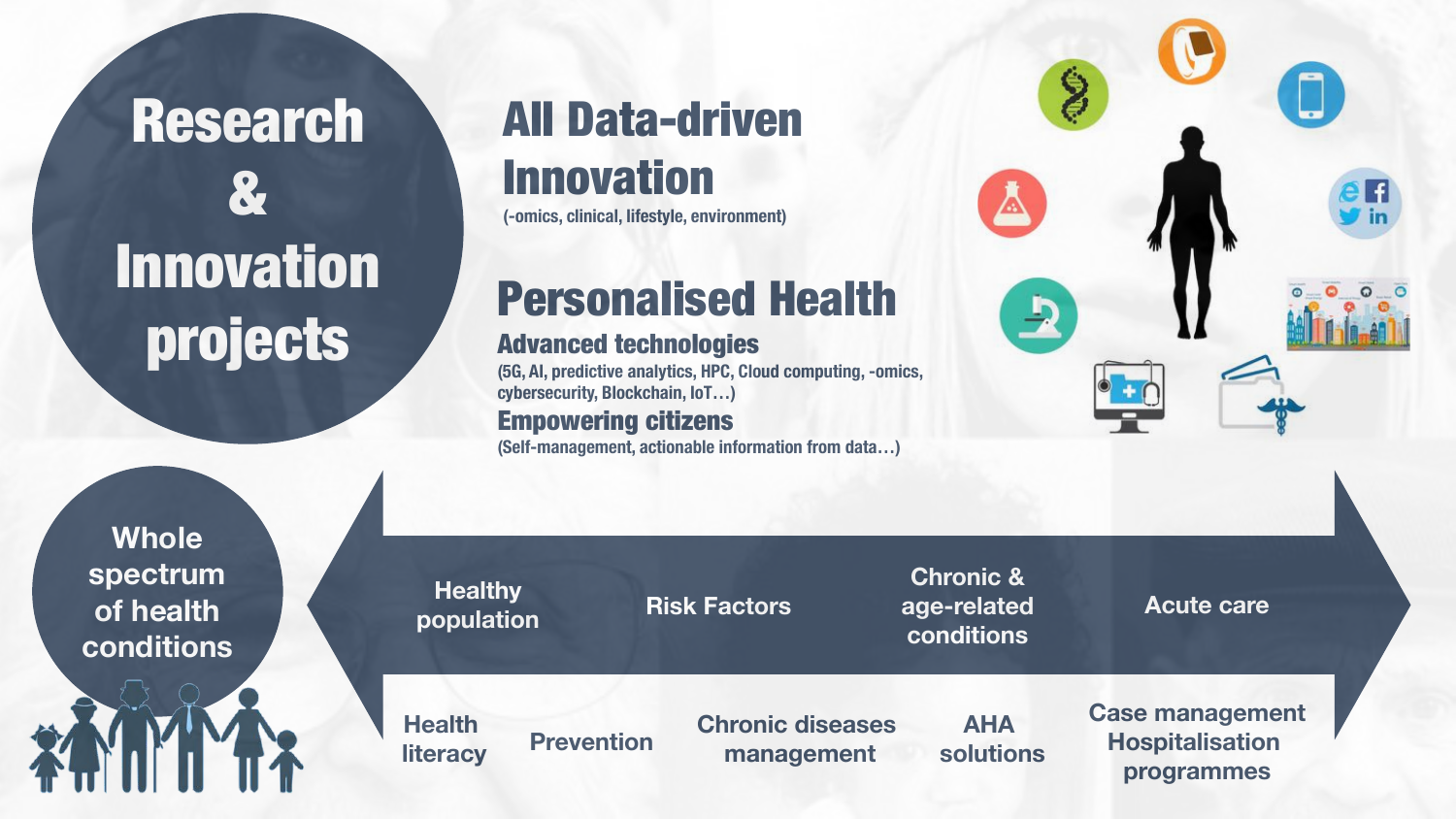

\* Digital Health Society Task Forces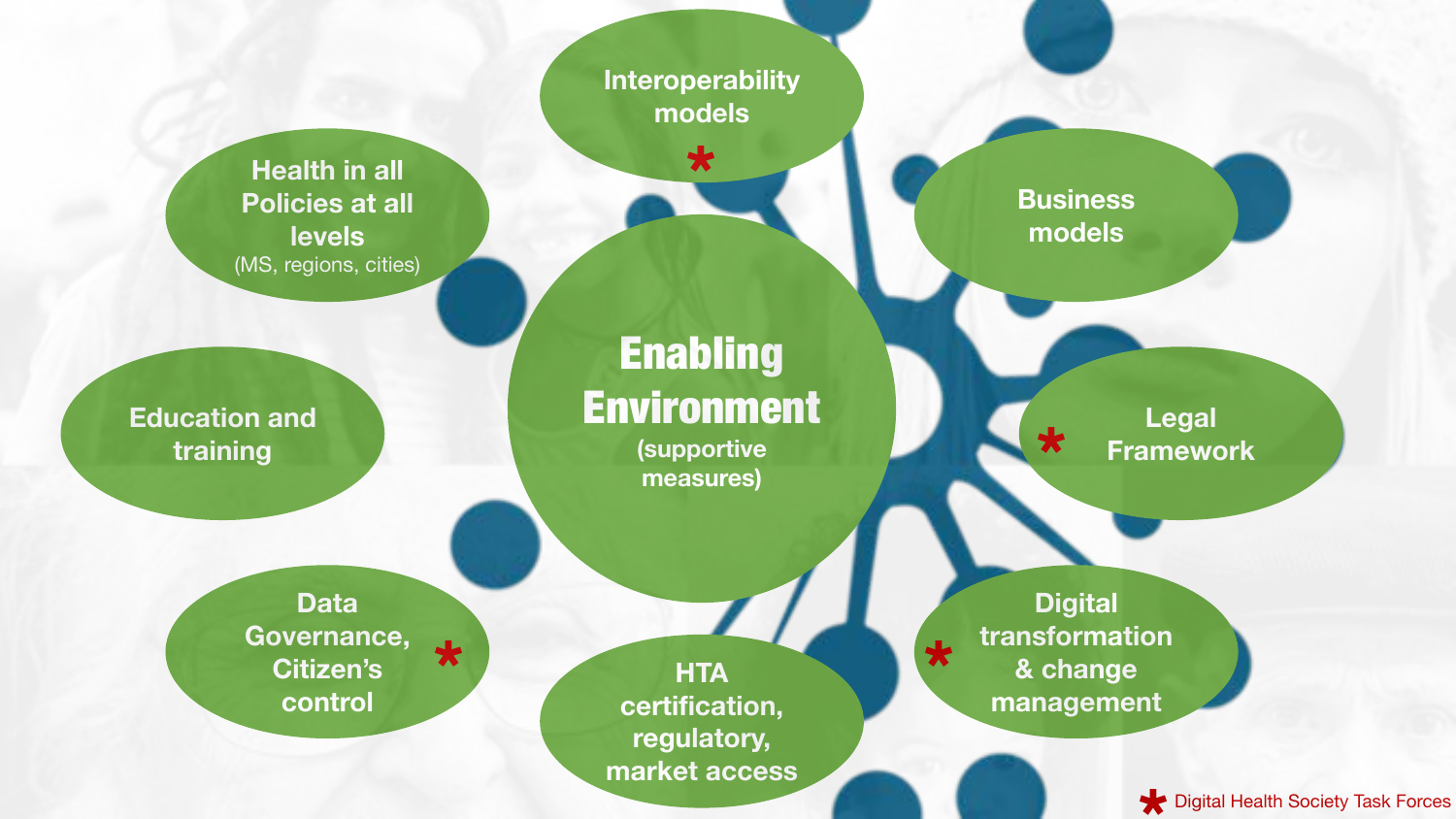

Public **Society** Citizen Engagement/ Empowerment

European Data Donors **Campaigns** 

\*

**Monitoring** 

the progress **(indicators)**

Information and Individual responsability

Activation of collective intelligence

**(Open Public consultation with citizens)**

> Digital and **Health literacy**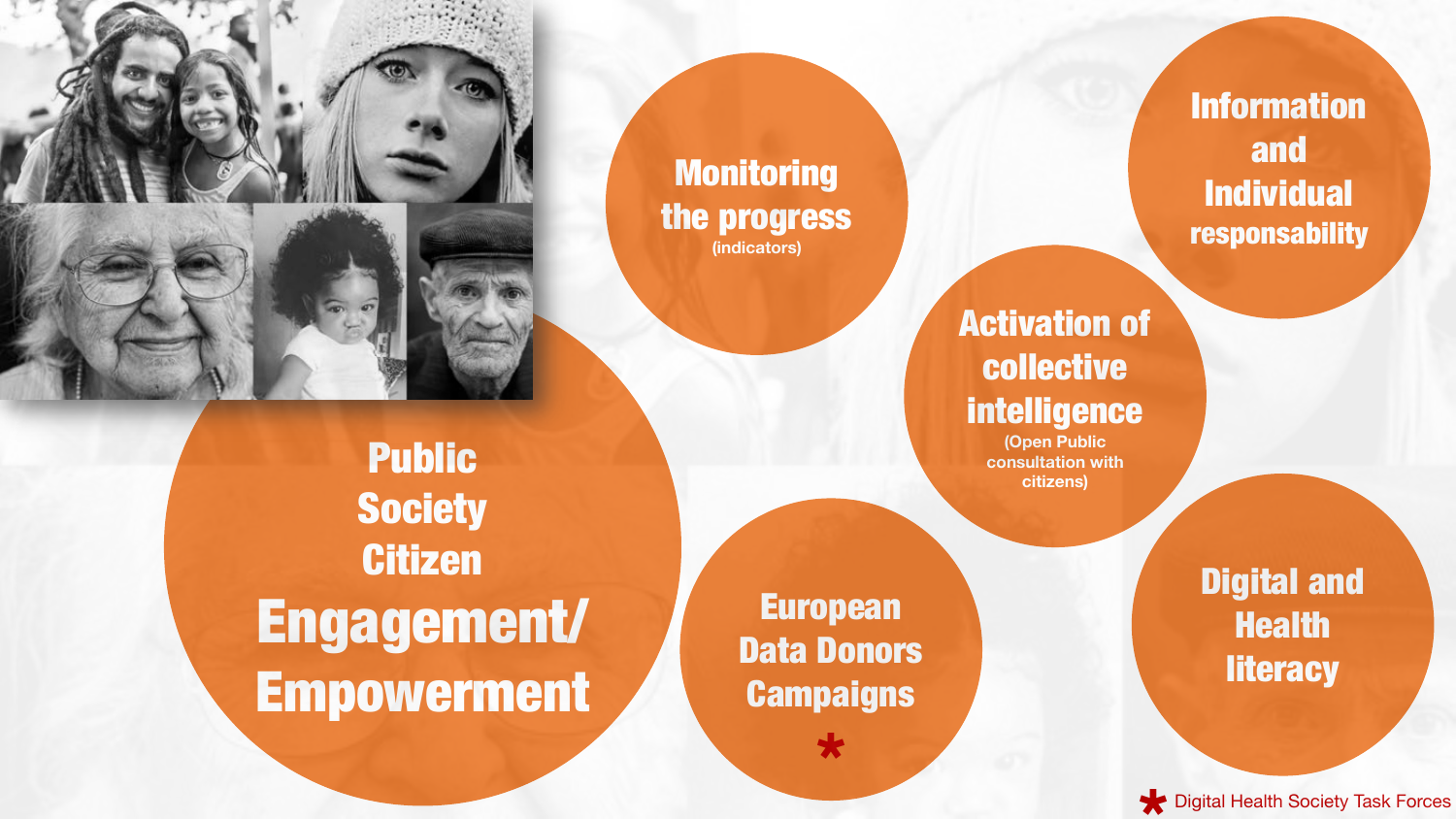## Digital Health **Infrastructure**

#### Create a Digital Health Fund

**Enable and support the investments of Member states and regions in:**

- **1. Internet backbone**
- **2. Fixed Broadband**
- **3. Mobile Communications**
- **4. Network infrastructure ( wireless and spectrum )**
- **5. Data Centres**
- **6. Cloud Computing**
- **7. Platforms and EHR/PHR**
- **8. Software Applications**
- **9. User Devices**
- **10. IOT**

**Connecting** Europe **Facility** 

European **Patients Registries**  European **Dynamic Patients** Consent Platform

Citizen-led infrastructures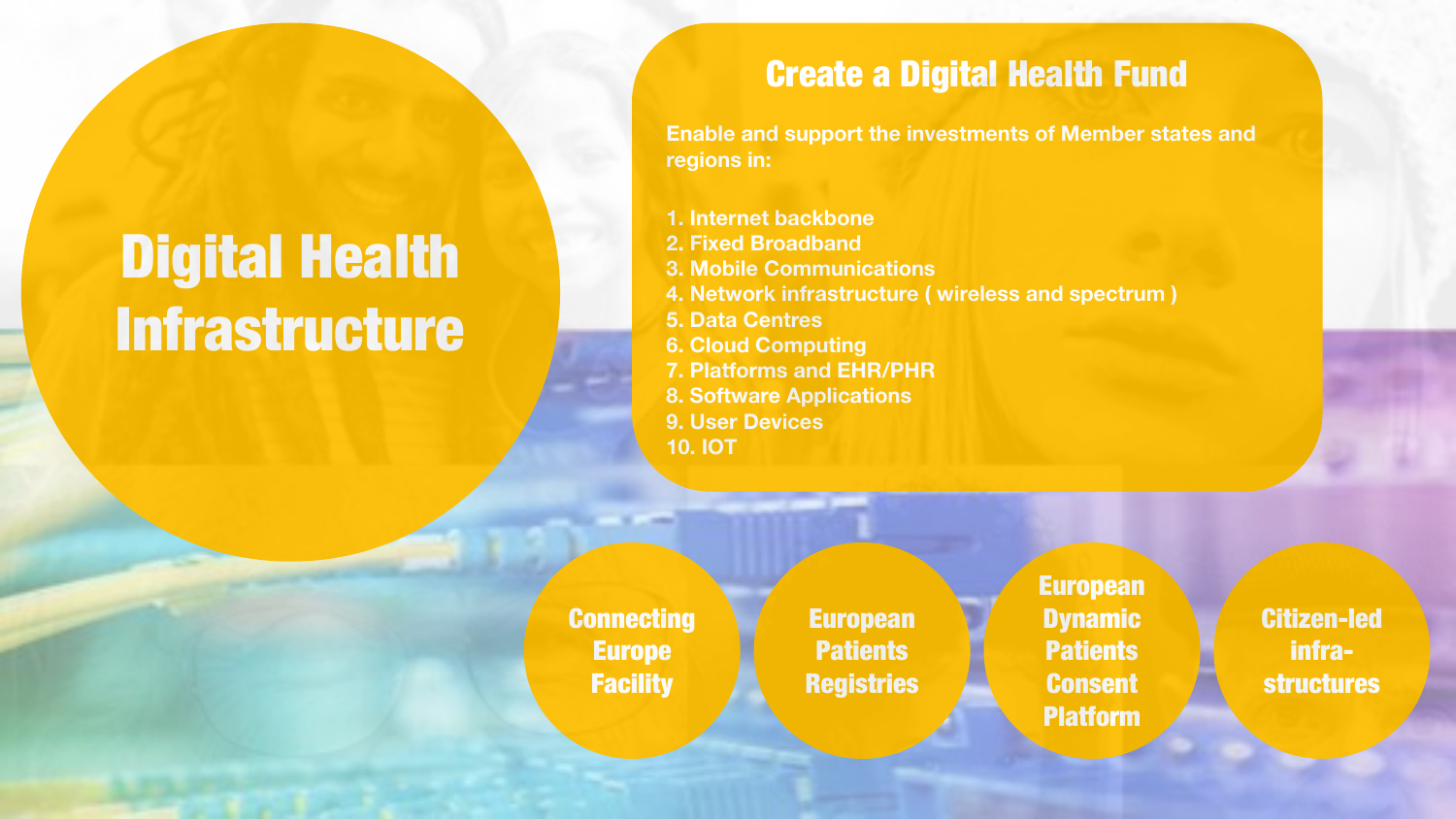

### 100 million Digitally Connected Healthy EU citizens By 2027

Research & Innovation projects

Enabling **Environment (supportive measures)**

Public **Society** Citizen Engagement/ Empowerment

Digital Health **Infrastructure** 

All data for All Conditions Personalised Health